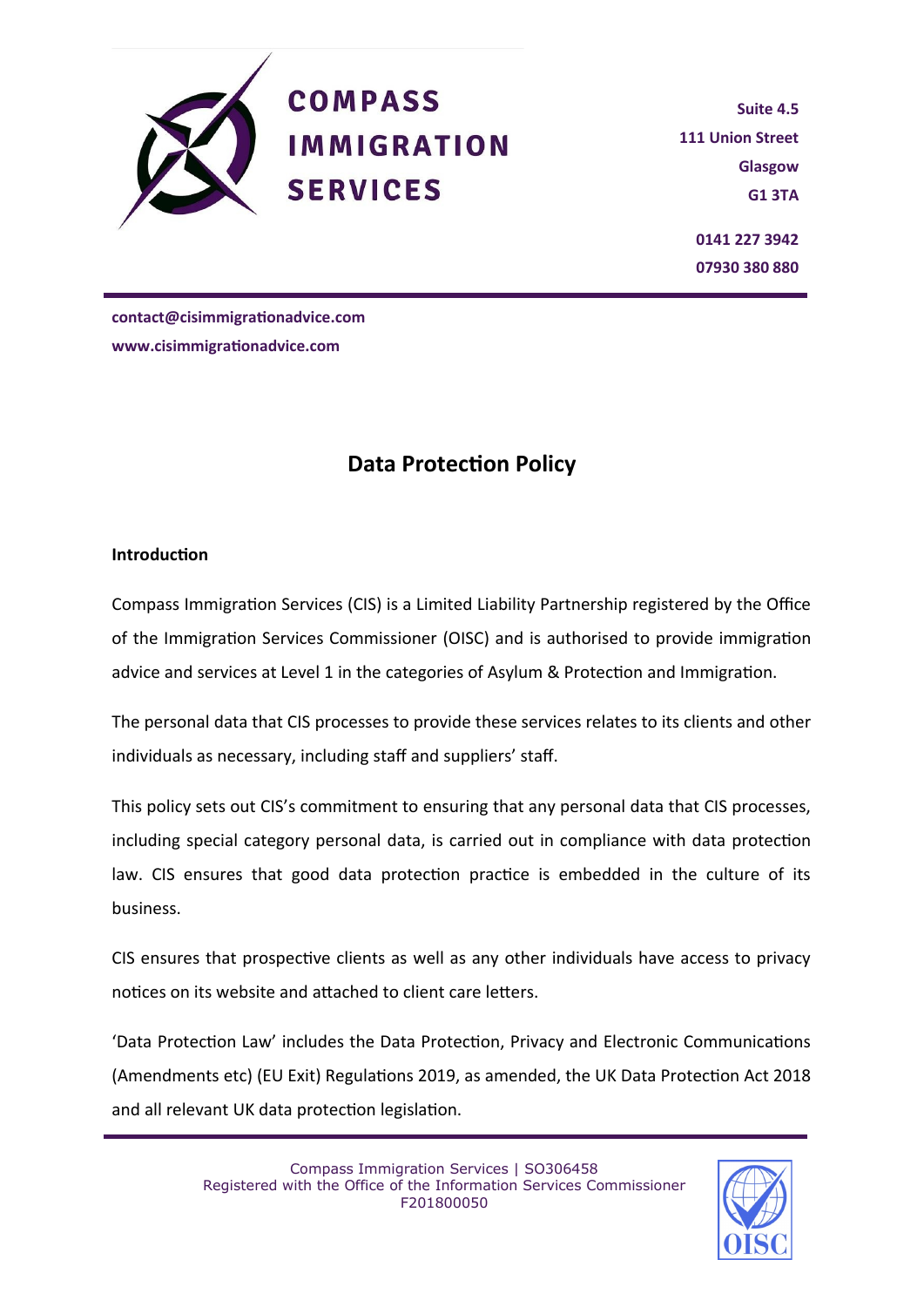#### **Scope**

This policy applies to all personal data processed by CIS and is part of CIS's approach to compliance with data protection law. All CIS partners are expected to comply with this policy.

## **Data protection principles**

CIS complies with the data protection principles set out below. When processing personal data, it ensures that:

- it is processed lawfully, fairly and in a transparent manner in relation to the data subject ('lawfulness, fairness and transparency');
- it is collected for specified, explicit, and legitimate purposes and not further processed in a manner that is incompatible with those purposes ('purpose limitation');
- it is adequate, relevant, and limited to what is necessary in relation to the purposes for which they are processed ('data minimisation');
- it is accurate and, where necessary, kept up to date; and reasonable steps will be taken to ensure that personal data that are inaccurate, having regard to the purposes for which they are processed, are erased or rectified without delay ('accuracy');
- it is kept in a form which permits identification of data subjects for no longer than is necessary for the purposes for which the personal data are processed ('storage limitation');
- it is processed in a manner that ensures appropriate security of the personal data, including protection against unauthorised or unlawful processing and against

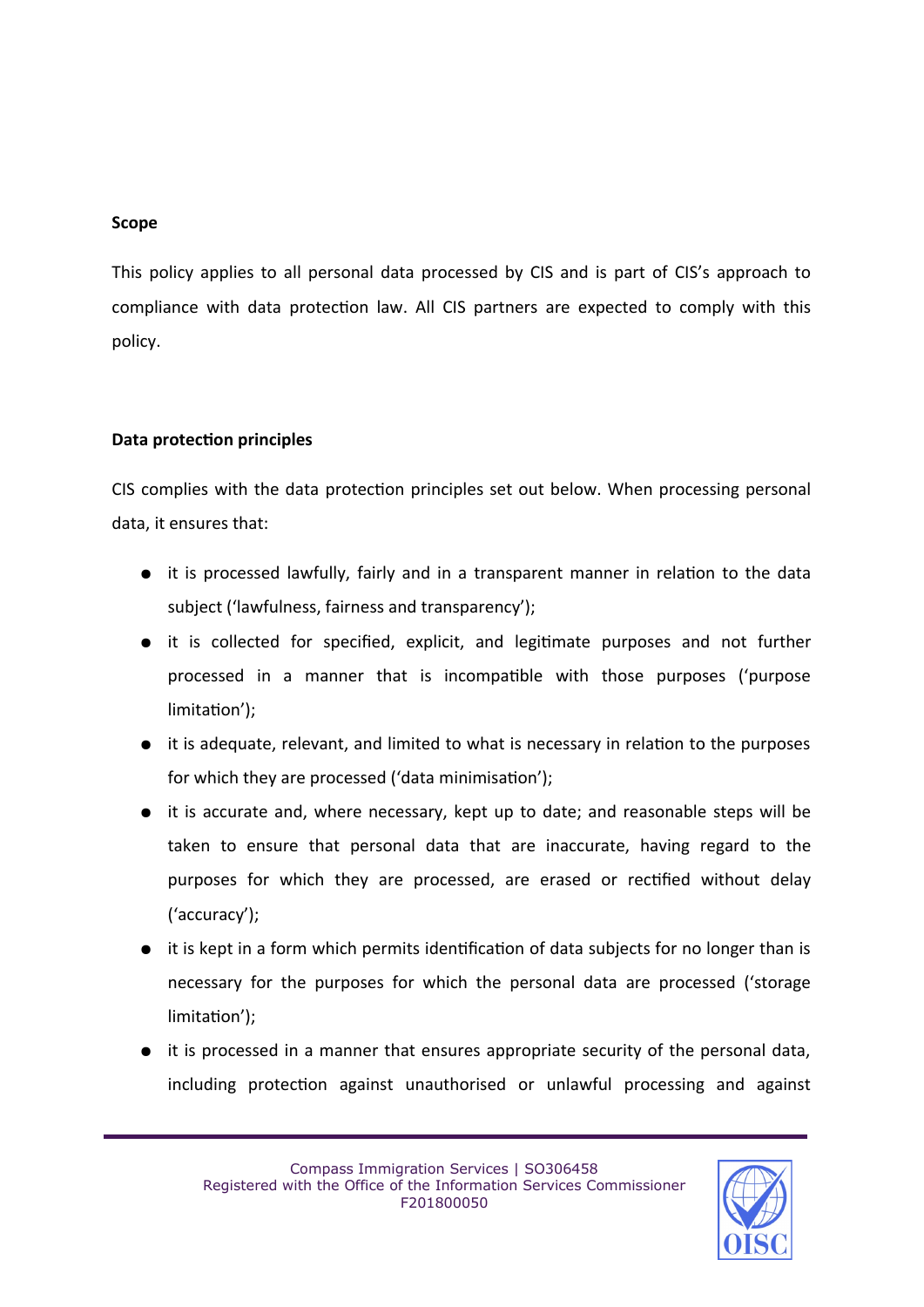accidental loss, destruction or damage, using appropriate technical or organisational measures ('integrity and confidentiality').

CIS will facilitate any request from a data subject who wishes to exercise their rights under data protection law as appropriate, always communicating in a concise, transparent, intelligible and easily accessible form and without undue delay.

## **Process/procedures/guidance**

CIS will:

- ensure that the legal basis for processing personal data is identified in advance and that all processing complies with the law;
- not do anything with your data that you would not expect given the content of this policy and the fair processing or privacy notice;
- ensure that appropriate privacy notices are in place advising clients and others how and why their data is being processed, and, in particular, advising data subjects of their rights;
- only collect and process the personal data that it needs for purposes it has identified in advance;
- ensure that, as far as possible, the personal data it holds is accurate, or a system is in place for ensuring that it is kept up to date as far as possible;
- retain personal data only for as long as it is needed after which time CIS will securely erase or delete the personal data (CIS will hold client personal data for 6 years in accordance with statutory requirements);
- ensure that appropriate security measures are in place so that personal data can only be accessed by those who require access and ensure that it is held and transferred securely.

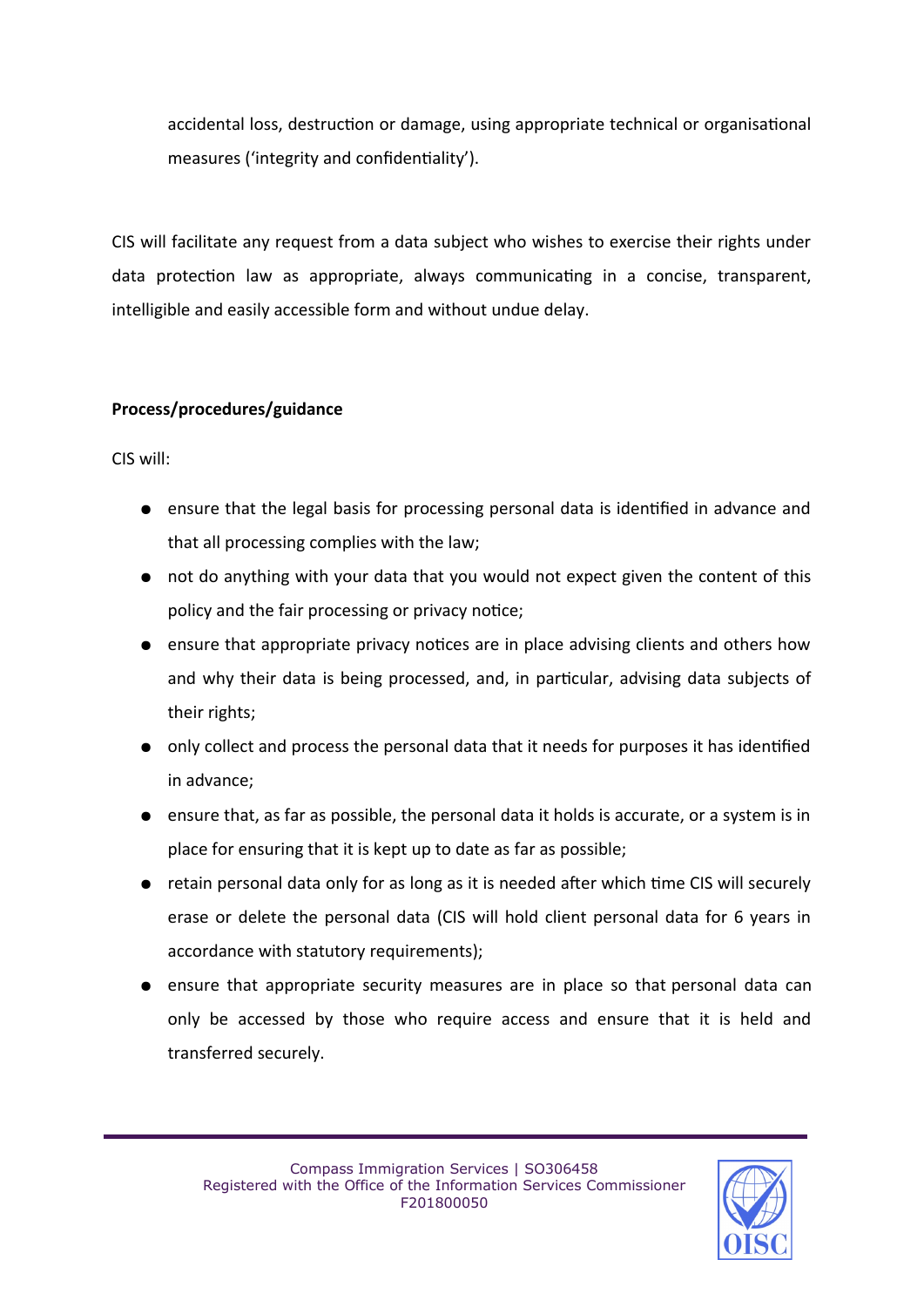CIS will ensure that all partners who handle personal data on its behalf are aware of their responsibilities under this policy and other relevant data protection and information security policies, and that they are adequately trained.

Obtaining (including accessing) or disclosing personal data in breach of CIS's data protection policies may be a criminal offence.

## **Data Subject Rights**

CIS has processes in place to ensure that it can facilitate any request made by an individual to exercise their rights under data protection law. All partners have received training and are aware of the rights of data subjects. Partners can identify such a request and know who to send it to.

All requests will be considered without undue delay and within one month of receipt as far as possible.

**Subject access**: the right to request information about how personal data is being processed, including whether personal data is being processed and the right to be allowed access to that data and to be provided with a copy of that data along with the right to obtain the following information:

- the purpose of the processing
- the categories of personal data
- the recipients to whom data has been disclosed or which will be disclosed
- the retention period
- the right to lodge a complaint with the Information Commissioner's Office
- the source of the information if not collected direct from the subject, and
- the existence of any automated decision making

**Rectification**: the right to allow a data subject to rectify inaccurate personal data concerning them.

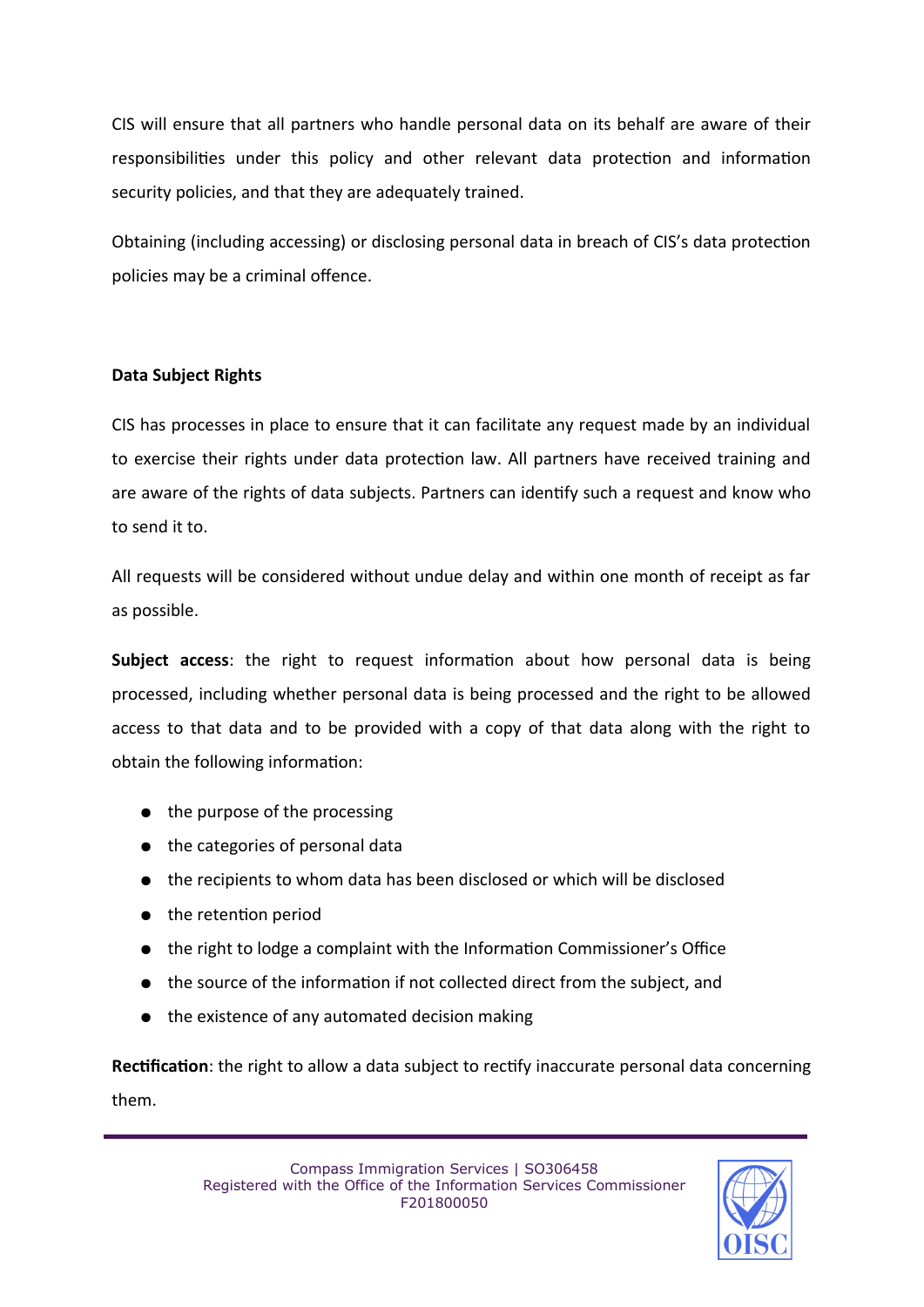**Erasure**: the right to have data erased and to have confirmation of erasure, but only where:

- the data is no longer necessary in relation to the purpose for which it was collected, or
- where consent is withdrawn, or
- where there is no legal basis for the processing, or
- there is a legal obligation to delete data

**Restriction of processing**: the right to ask for certain processing to be restricted in the following circumstances:

- if the accuracy of the personal data is being contested, or
- if our processing is unlawful but the data subject does not want it erased, or
- if the data is no longer needed for the purpose of the processing but it is required by the data subject for the provision of immigration and asylum & protection services, or
- if the data subject has objected to the processing, pending verification of that objection

**Data portability**: the right to receive a copy of personal data which has been provided by the data subject and which is processed by automated means in a format which will allow the individual to transfer the data to another data controller. This would only apply if CIS was processing the data using consent or on the basis of a contract.

**Object to processing**: the right to object to the processing of personal data relying on the legitimate interests processing condition unless CIS can demonstrate compelling legitimate grounds for the processing which override the interests of the data subject or for the provision of immigration and asylum & protection services.

## **Special category personal data**

This includes the following personal data revealing:

● racial or ethnic origin

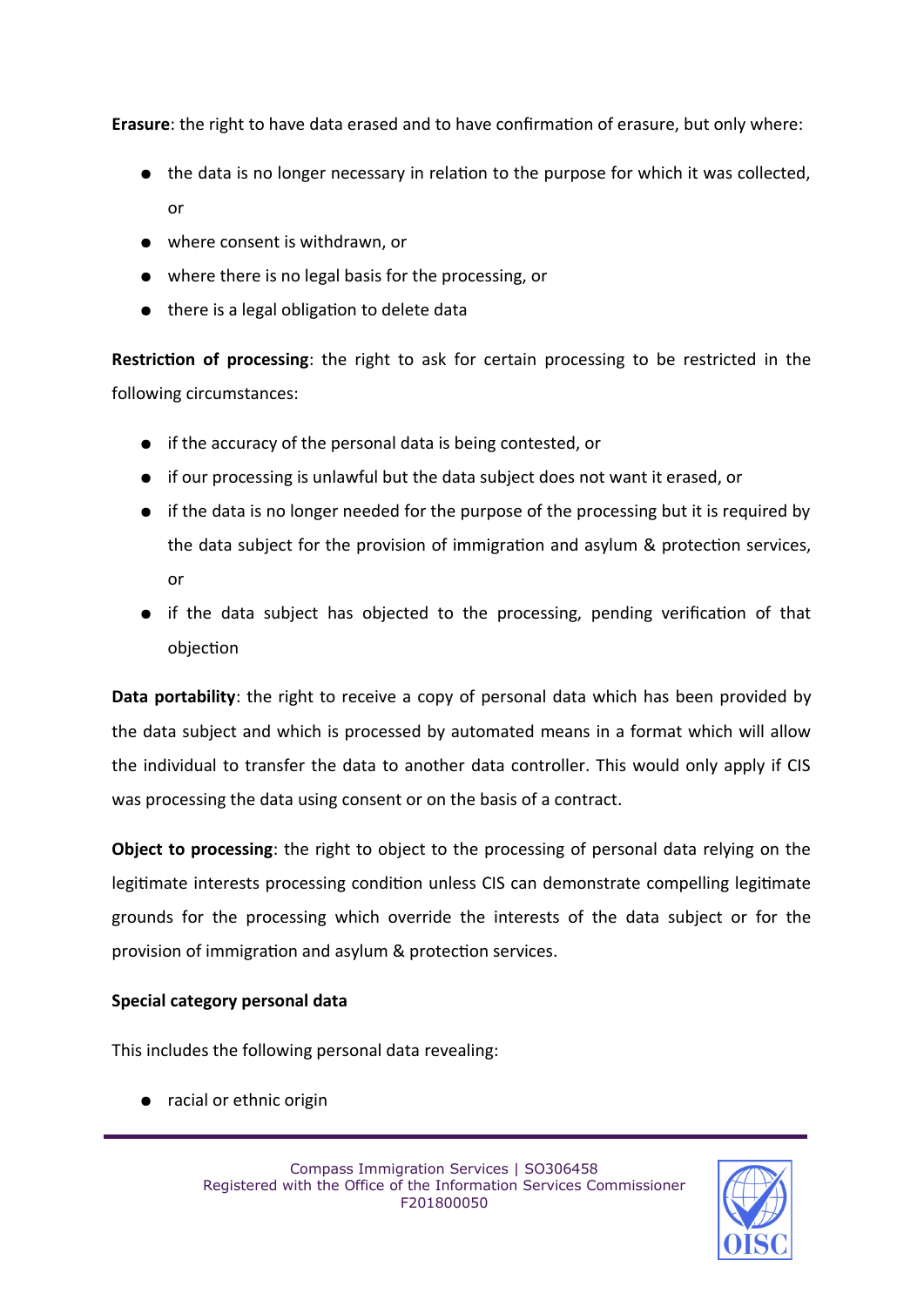- political opinions
- religious or philosophical beliefs
- trade union membership
- the processing of genetic data, biometric data for the purpose of uniquely identifying a natural person
- an individual's health
- a natural person's sex life or sexual orientation
- criminal convictions or offences

CIS processes special category data of clients and third parties as is necessary to provide immigration and asylum & protection services.

This policy sets out the safeguards we believe are appropriate to ensure that we comply with the data protection principles set out above.

#### **Responsibility for the processing of personal data**

The partners of CIS hold responsibility for data protection.

If you have any concerns or wish to exercise any of your rights under the GDPR, you can contact the data protection lead in the following ways:

Compass Immigration Services

Suite 4.5

111 Union Street

Glasgow

G1 3TA

contact@cisimmigrationadvice.com

0141 227 3942 07930 380 880